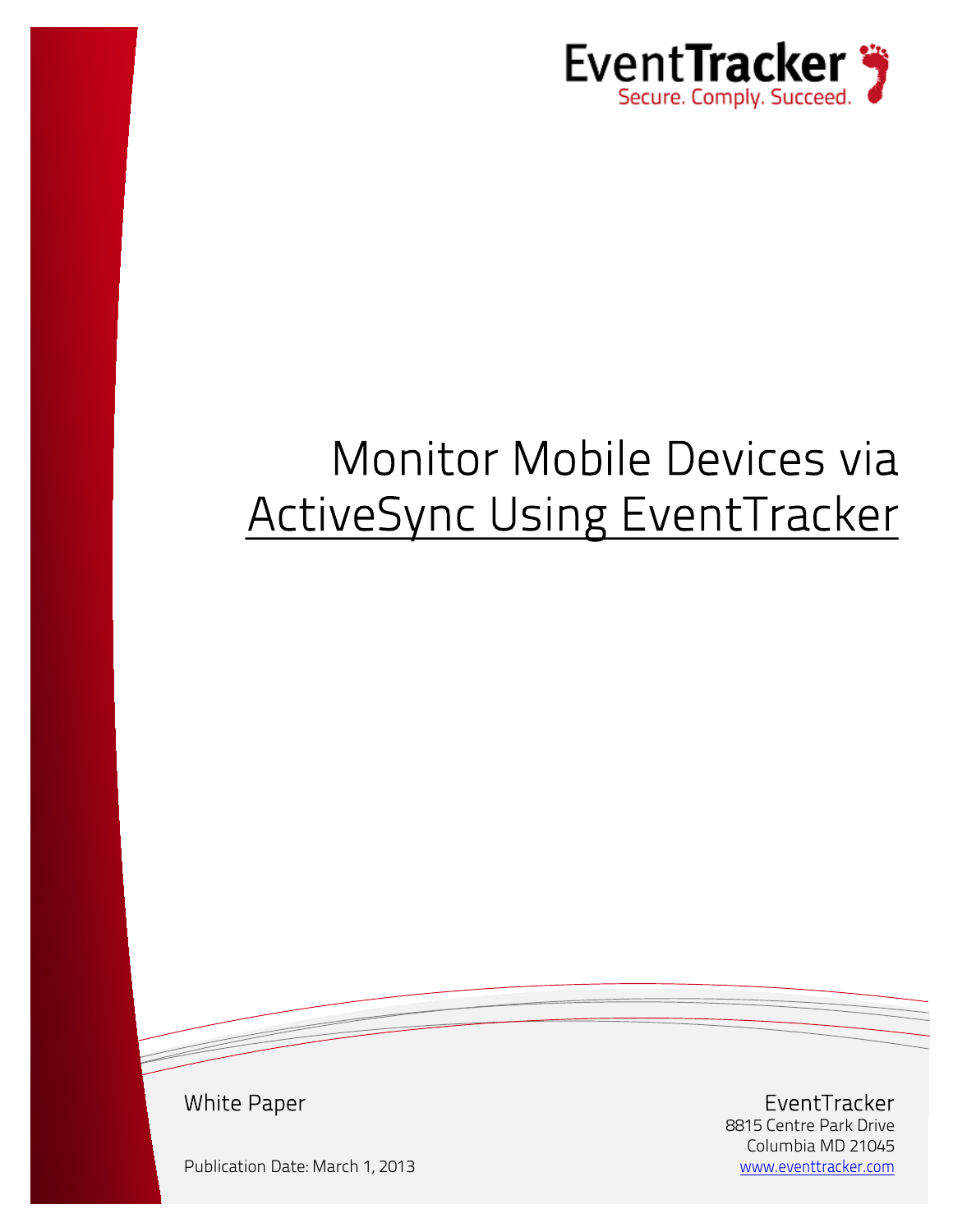#### About This Guide

Exchange ActiveSync is a Microsoft Exchange synchronization protocol that is optimized to work in conjunction with high-latency/ low-bandwidth networks. The protocol, based on HTTP and XML, lets mobile phones access an organization's information on Microsoft Exchange servers. Exchange ActiveSync enables mobile phone users to access their e-mail, calendar, contacts, and tasks allowing them to continue to have access to this information while they are working offline. This guide provides instructions to monitor mobile devices with ActiveSync Using EventTracker.

#### Scope

The configurations detailed in this guide are consistent with EventTracker Enterprise version 7.X and later, and Exchange Server 2007/2010.

#### Audience

Exchange Server administrators who wish to monitor ActiveSync usage.

The information contained in this document represents the current view of Prism Microsystems Inc. on the issues discussed as of the date of publication. Because Prism Microsystems must respond to changing market conditions, it should not be interpreted to be a commitment on the part of Prism Microsystems, and Prism Microsystems cannot guarantee the accuracy of any information presented after the date of publication.

This document is for informational purposes only. Prism Microsystems MAKES NO WARRANTIES, EXPRESS OR IMPLIED, AS TO THE INFORMATION IN THIS DOCUMENT.

Complying with all applicable copyright laws is the responsibility of the user. Without limiting the rights under copyright, this paper may be freely distributed without permission from Prism, as long as its content is unaltered, nothing is added to the content and credit to Prism is provided.

Prism Microsystems may have patents, patent applications, trademarks, copyrights, or other intellectual property rights covering subject matter in this document. Except as expressly provided in any written license agreement from Prism Microsystems, the furnishing of this document does not give you any license to these patents, trademarks, copyrights, or other intellectual property.

The example companies, organizations, products, people and events depicted herein are fictitious. No association with any real company, organization, product, person or event is intended or should be inferred.

© 2012 Prism Microsystems Corporation. All rights reserved. The names of actual companies and products mentioned herein may be the trademarks of their respective

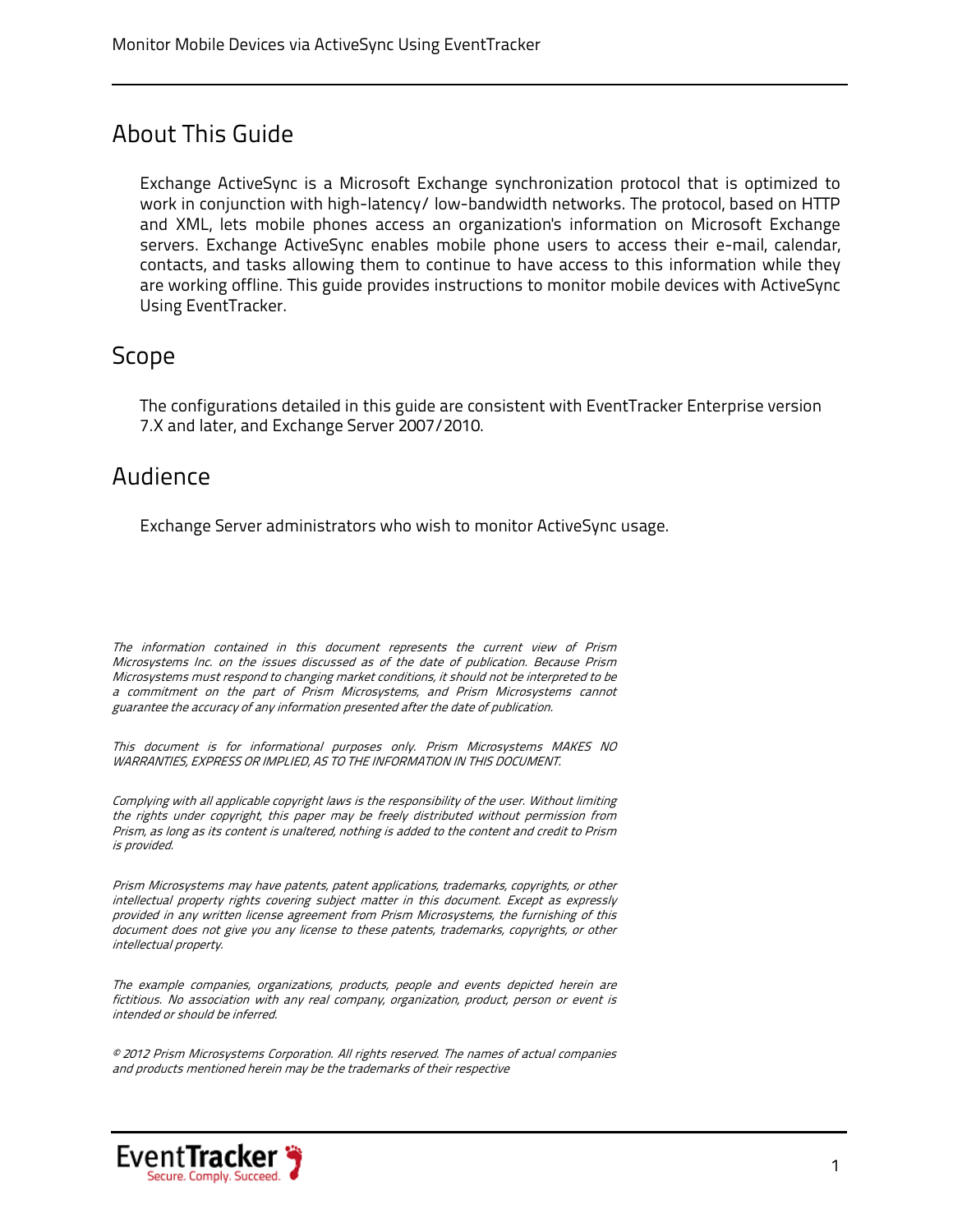## **Table of Contents**

| Configure DLA-Extension in EventTracker Manager to process report files transferred from file |  |
|-----------------------------------------------------------------------------------------------|--|
|                                                                                               |  |
|                                                                                               |  |

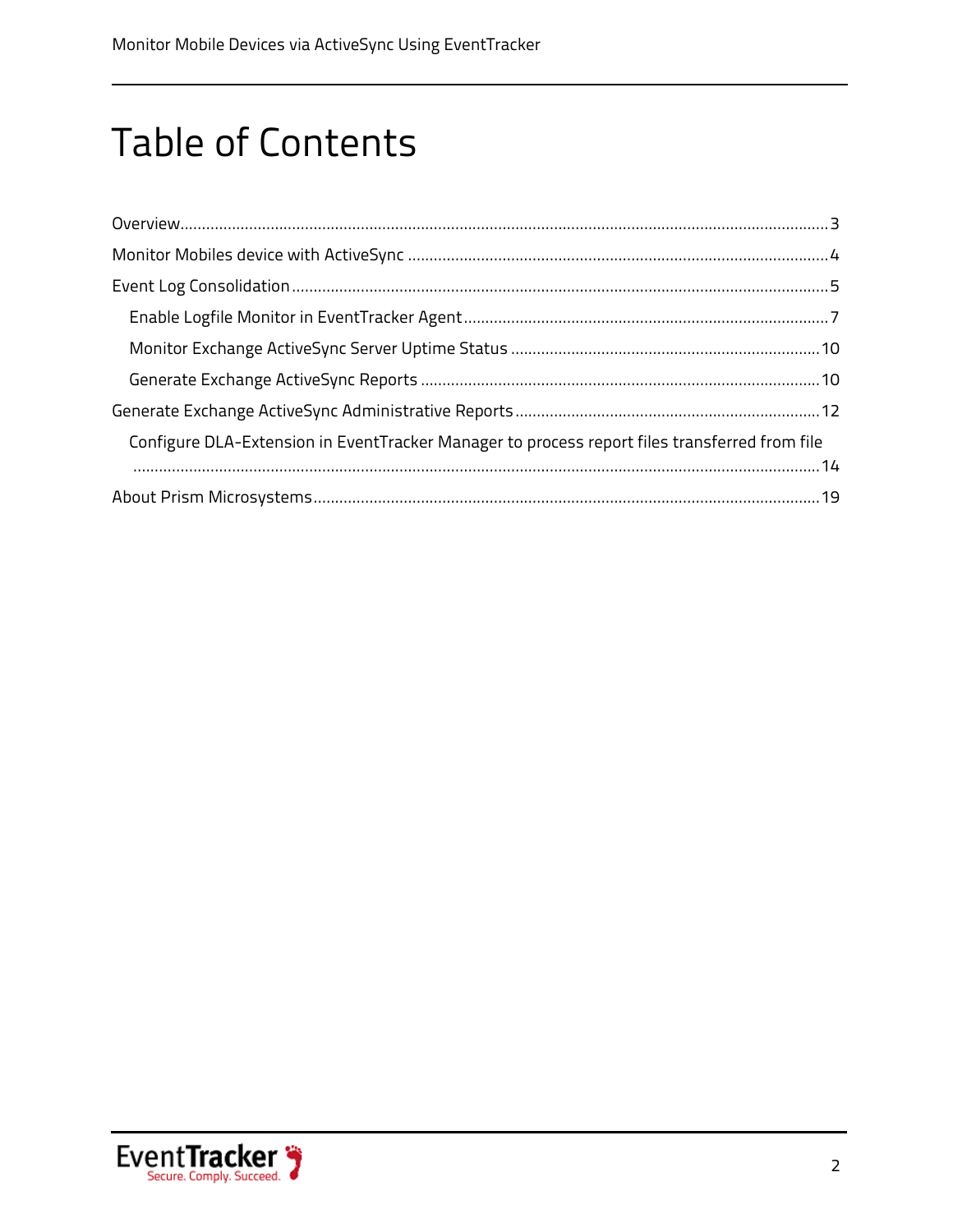### <span id="page-3-0"></span>Overview

EventTracker is a fully-featured SIEM and log management solution that allows organizations to maintain continuous compliance, reduce actual audit times from weeks to days, and increase operational uptime… thereby reducing the stress on the IT team, as well as management. EventTracker's built-in knowledge base enables users to gather business intelligence providing increased security, performance, availability, and reliability of the systems within the IT infrastructure.

When administrators install the Client Access Server (CAS) role on a computer running Microsoft Exchange Server, Microsoft Exchange ActiveSync is enabled. This feature lets users synchronize their mobile phones with their Exchange mailboxes allowing them to access email, calendar, contacts, and tasks making this information accessible while working offline.

With EventTracker's built-in knowledge packs, administrators can monitor all servers running Microsoft Exchange ActiveSync role from a single view, and generate reports on the following:

- ActiveSync usage by mobile users
- Server Utilization
- Devices used by mobile users
- Policy compliant details of mobile devices used by users to access their Mailbox

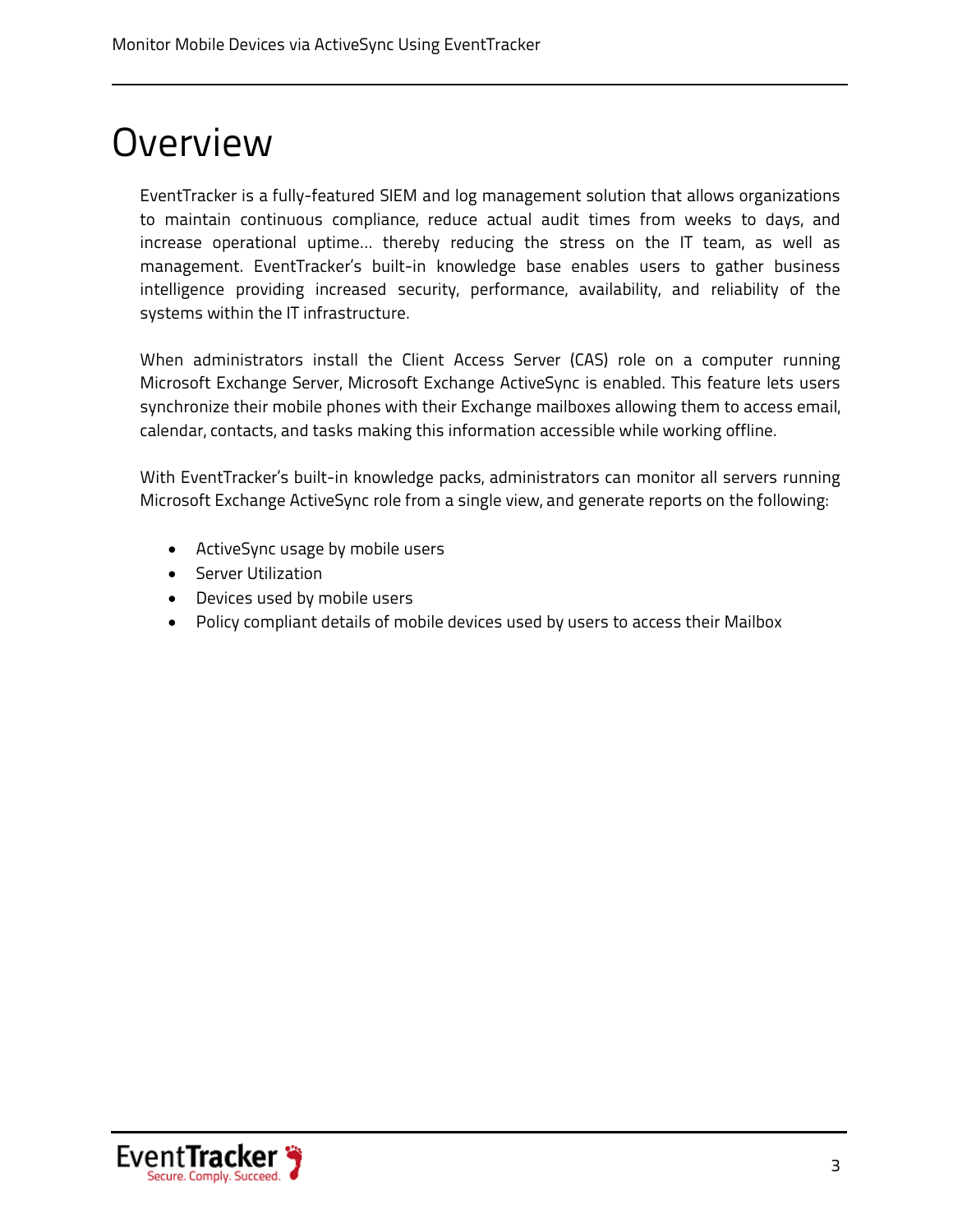## <span id="page-4-0"></span>Monitor Mobiles device with ActiveSync

- ActiveSync server uptime status
- ActiveSync server usage
- ActiveSync usage statistics
- ActiveSync policy configuration changes
- ActiveSync policy compliance
- Remote wipe performed by Administrator/Users
- Mobile user's behavior (New mobile users, unauthorized users connecting to MSExchange ActiveSync)
- ActiveSync administrative tasks performed by Administrators/Delegates

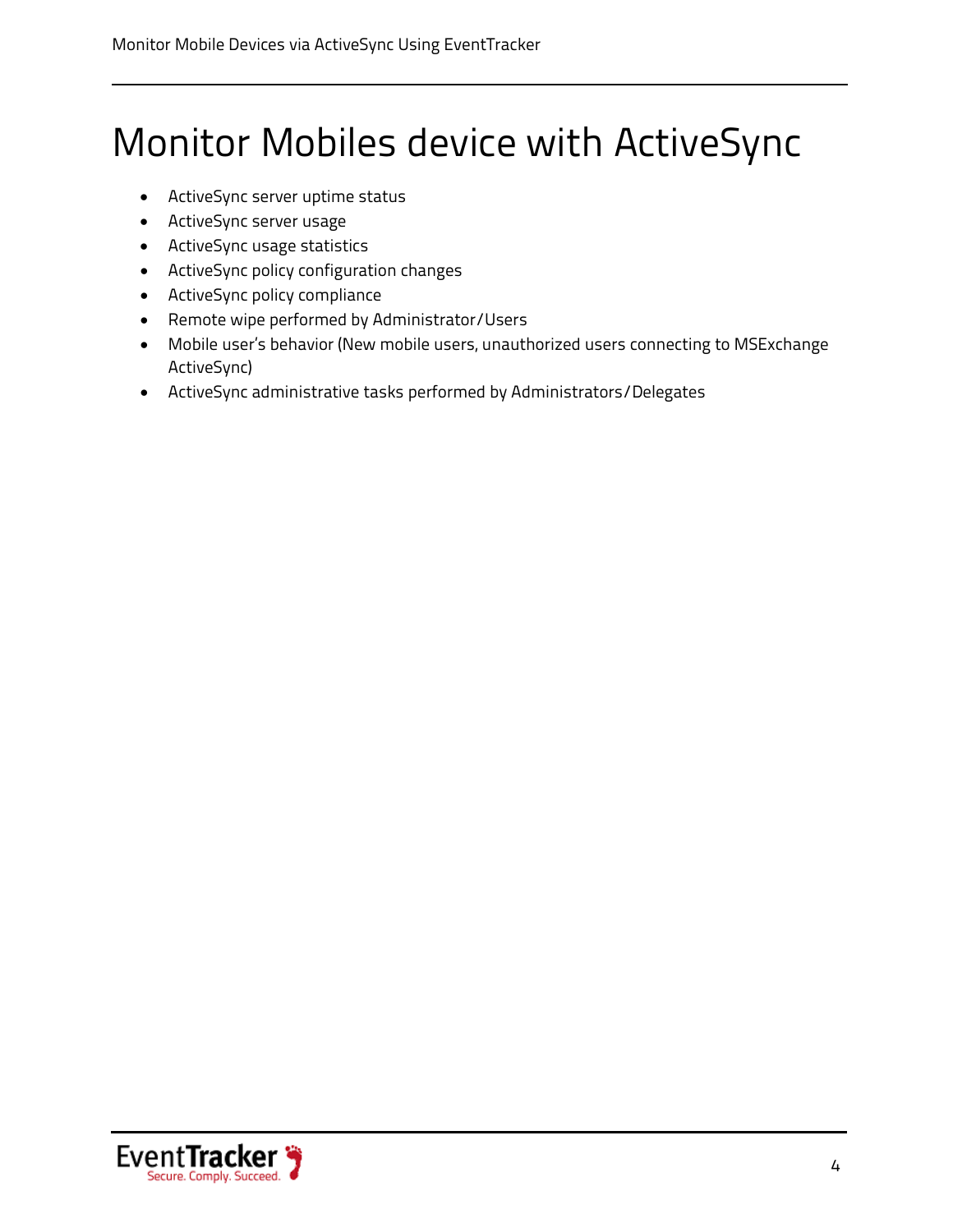### <span id="page-5-0"></span>Event Log Consolidation

Based on audit settings, MS Exchange logs the necessary audit, availability, and performance events, which EventTracker collects to a centralized secure storage. Administrators can either collect all events or can choose to filter any events that are not necessary. Event definitions can be found at the EventTracker Knowledge Base at [http://kb.prismmicrosys.com](http://kb.prismmicrosys.com/) to decide which events should be kept and which events can be filtered. All these events may be received in real-time and can configured to generate an alert. Administrators can write intensive, complex pattern matching rules using industry standard regular expressions that parse the information within the event description, or alerts can be created when a sequence of events occurs within a predefined time frame. Once EventTracker consolidates the event logs, hundreds of reports can be generated based on various conditions.

To monitor Exchange ActiveSync server following things need to be checked:

- Install the EventTracker Agent on Exchange Server 2007/2010.
- Enable IIS logging on Exchange Server.
- IIS logging should be configured properly for Exchange web access and Exchange ActiveSync usage monitoring:
	- 1. Open IIS Manager
	- 2. Navigate to Default website
	- 3. Click Logging
	- 4. Select W3C Log Format
	- 5. Select Fields
	- 6. Check all fields checkbox
	- 7. Click OK and then click Apply

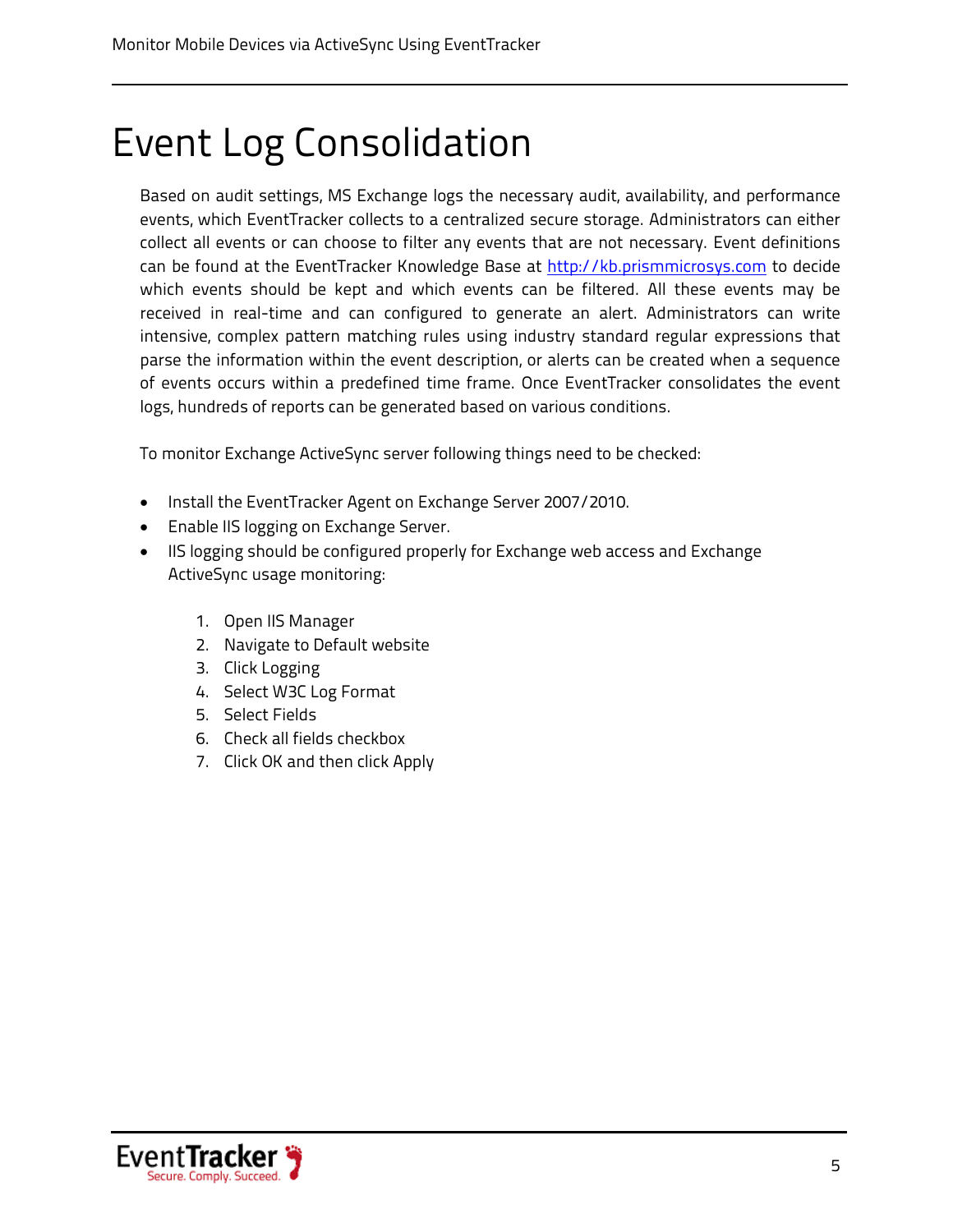Monitor Mobile Devices via ActiveSync Using EventTracker



Figure 1

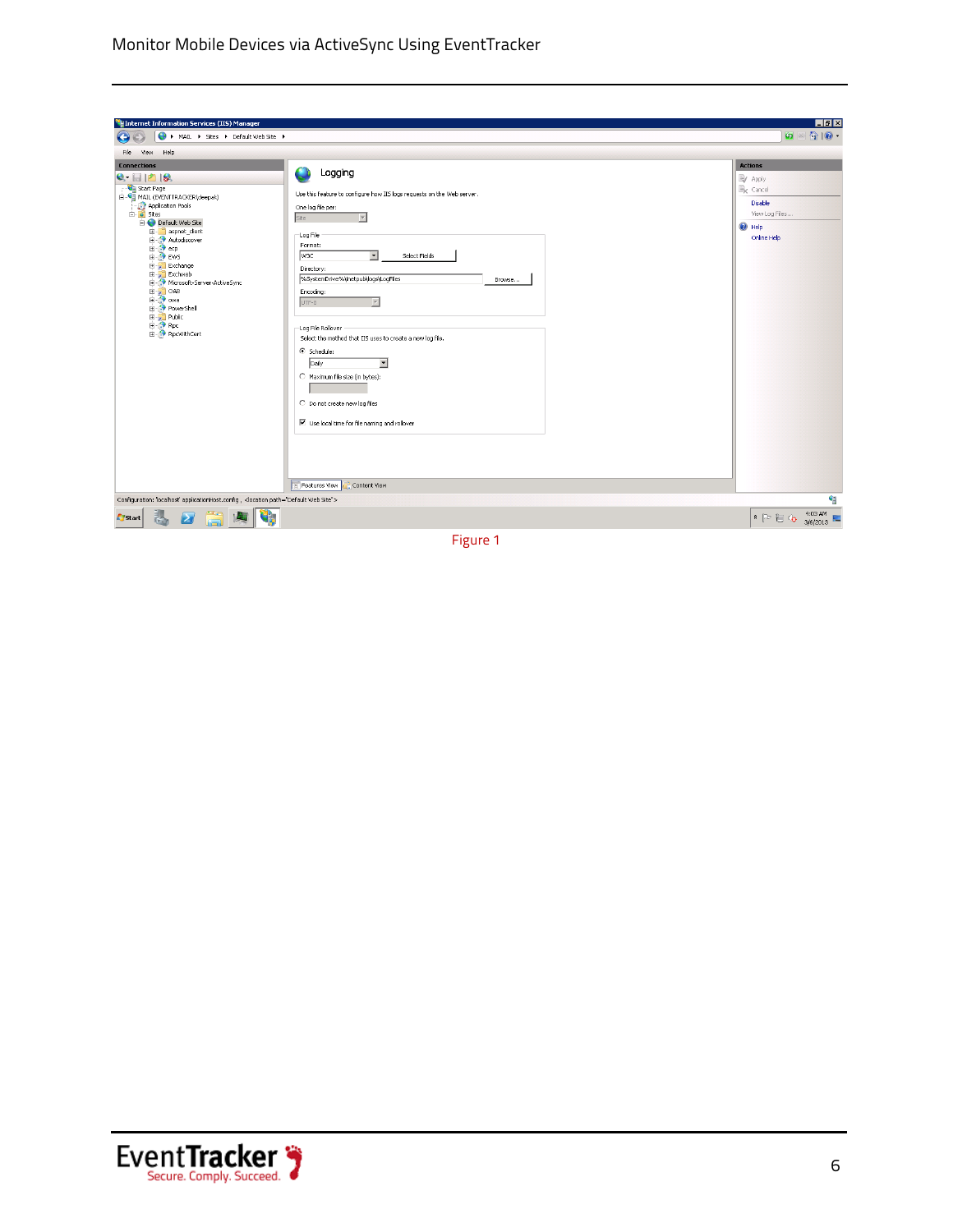### <span id="page-7-0"></span>Enable Logfile Monitor in EventTracker Agent

EventTracker Agent has to be enabled in order to start retrieving events from the IIS Logfile Monitoring.

- 1. To do this, select the **Start** button, and then select **All Programs**.
- 2. Select **EventTracker**, select **Agent Config**, and then select **Logfile Monitor**.

| <b>EventTracker Agent Configuration</b>                                       | ×                   |
|-------------------------------------------------------------------------------|---------------------|
| File<br>Help                                                                  |                     |
| Select Systems                                                                |                     |
| MAIL                                                                          | Agent based system  |
|                                                                               |                     |
| Apply the following settings to specified Agents<br>П                         |                     |
| Manager destinations:                                                         |                     |
| 192.168.1.7                                                                   |                     |
|                                                                               |                     |
| Services<br>Log Backup<br>Processes                                           | Network Connections |
| <b>Event Filters</b><br>System Monitor<br>Managers                            | Monitor Apps        |
| Logfile Monitor<br><b>File Transfer</b><br>Config Assessment                  | syslog FTP server   |
| <b>▽</b> Logfile Monitor                                                      |                     |
| Search log files (various formats supported) for matching patterns specified. |                     |
| here. Both individual files as well as folders can be monitored for matching  |                     |
| entries. Matches cause an event to be generated.                              |                     |
|                                                                               |                     |
| Logfile Name                                                                  | File Type           |
|                                                                               |                     |
|                                                                               |                     |
|                                                                               |                     |
|                                                                               |                     |
|                                                                               |                     |
|                                                                               |                     |
|                                                                               |                     |
| View File Details<br>Delete File Name<br>Add File Name                        | Search Strings      |
|                                                                               |                     |
|                                                                               |                     |
|                                                                               |                     |
|                                                                               |                     |
| Close<br>Save                                                                 |                     |
|                                                                               |                     |

Figure 2

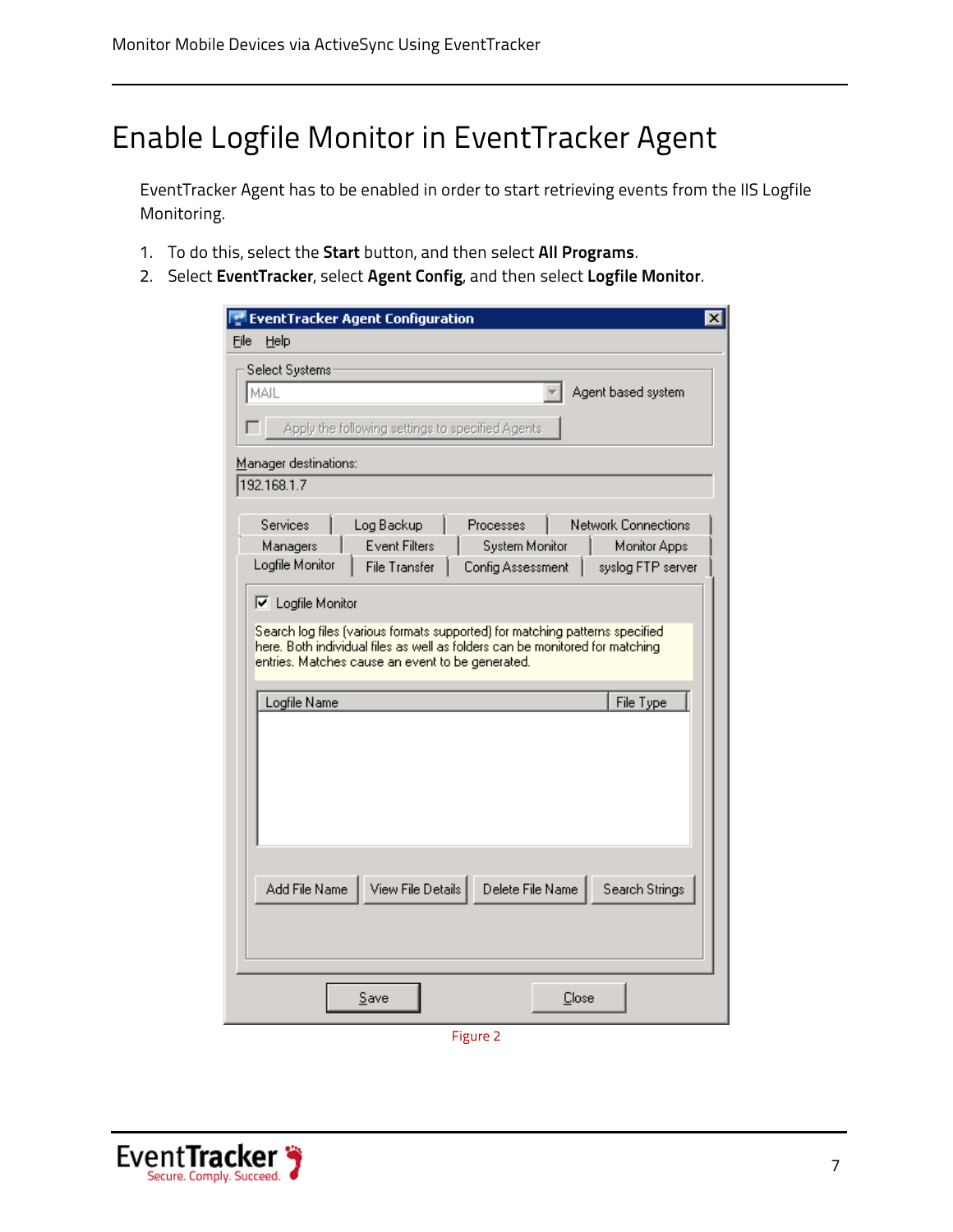- 3. To add SMTP logs that require monitoring, select **Add File Name**, **Select Log File Type** dropdown.
- 4. Select IISW3C. Enter the filename <systemroot>\inetpub\logs\LogFiles\W3SVC1\\*.log

| <b>Enter File name</b><br>You can configure the complete path of the log file or folder that needs to be monitored<br>along with the strings that need to be searched. |    |        |
|------------------------------------------------------------------------------------------------------------------------------------------------------------------------|----|--------|
| <b>▽</b> Get All Existing Log Files                                                                                                                                    |    |        |
| Select Log File Type   IISW3C                                                                                                                                          |    |        |
| This is the IIS W3C Extended log file format.                                                                                                                          |    |        |
| Enter File name<br>c:\inetpub\logs\LogFiles\W3SVC1\*.log                                                                                                               |    |        |
|                                                                                                                                                                        |    |        |
|                                                                                                                                                                        | ПK | Cancel |

Figure 3

Log File Name displays in Logfile Monitor

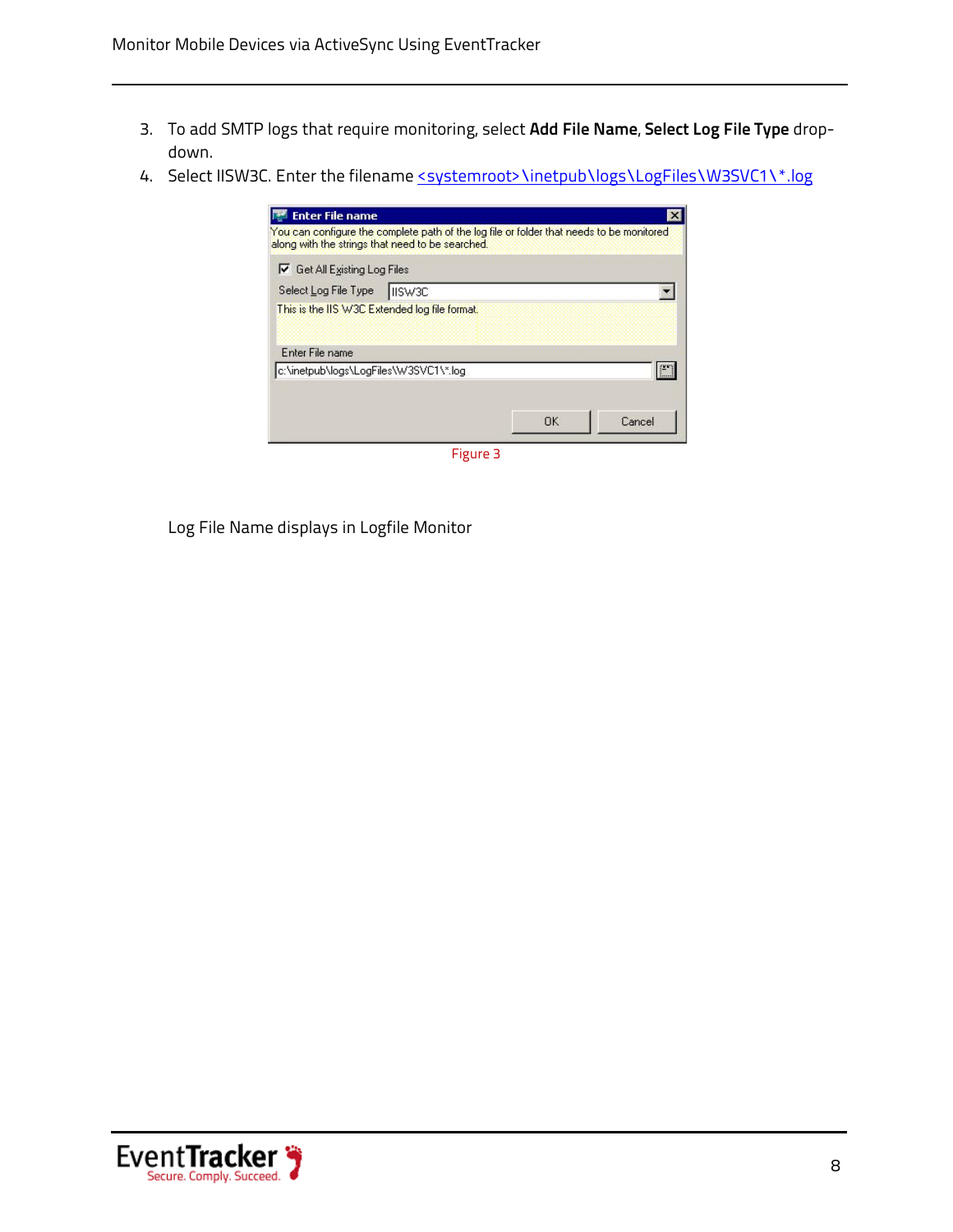| <b>EventTracker Agent Configuration</b>                                                                                                                                                                                                      |
|----------------------------------------------------------------------------------------------------------------------------------------------------------------------------------------------------------------------------------------------|
| Help<br>File                                                                                                                                                                                                                                 |
| <b>Select Systems</b>                                                                                                                                                                                                                        |
| MAIL<br>Agent based system                                                                                                                                                                                                                   |
| Apply the following settings to specified Agents                                                                                                                                                                                             |
| Manager destinations:                                                                                                                                                                                                                        |
| 192.168.1.7                                                                                                                                                                                                                                  |
| Services<br>Log Backup<br>Network Connections<br>Processes<br><b>Event Filters</b><br>Managers<br>System Monitor<br>Monitor Apps<br>Logfile Monitor<br><b>File Transfer</b><br>Config Assessment<br>syslog FTP server                        |
| $\nabla$ Logfile Monitor<br>Search log files (various formats supported) for matching patterns specified<br>here. Both individual files as well as folders can be monitored for matching<br>entries. Matches cause an event to be generated. |
| File Type<br>Logfile Name                                                                                                                                                                                                                    |
| c:\inetpub\logs\LogFiles\W3SVC1\*.log<br>IISW3C                                                                                                                                                                                              |
| View File Details  <br>Delete File Name<br>Search Strings<br>Add File Name                                                                                                                                                                   |
| Close<br>Save                                                                                                                                                                                                                                |

Figure 4

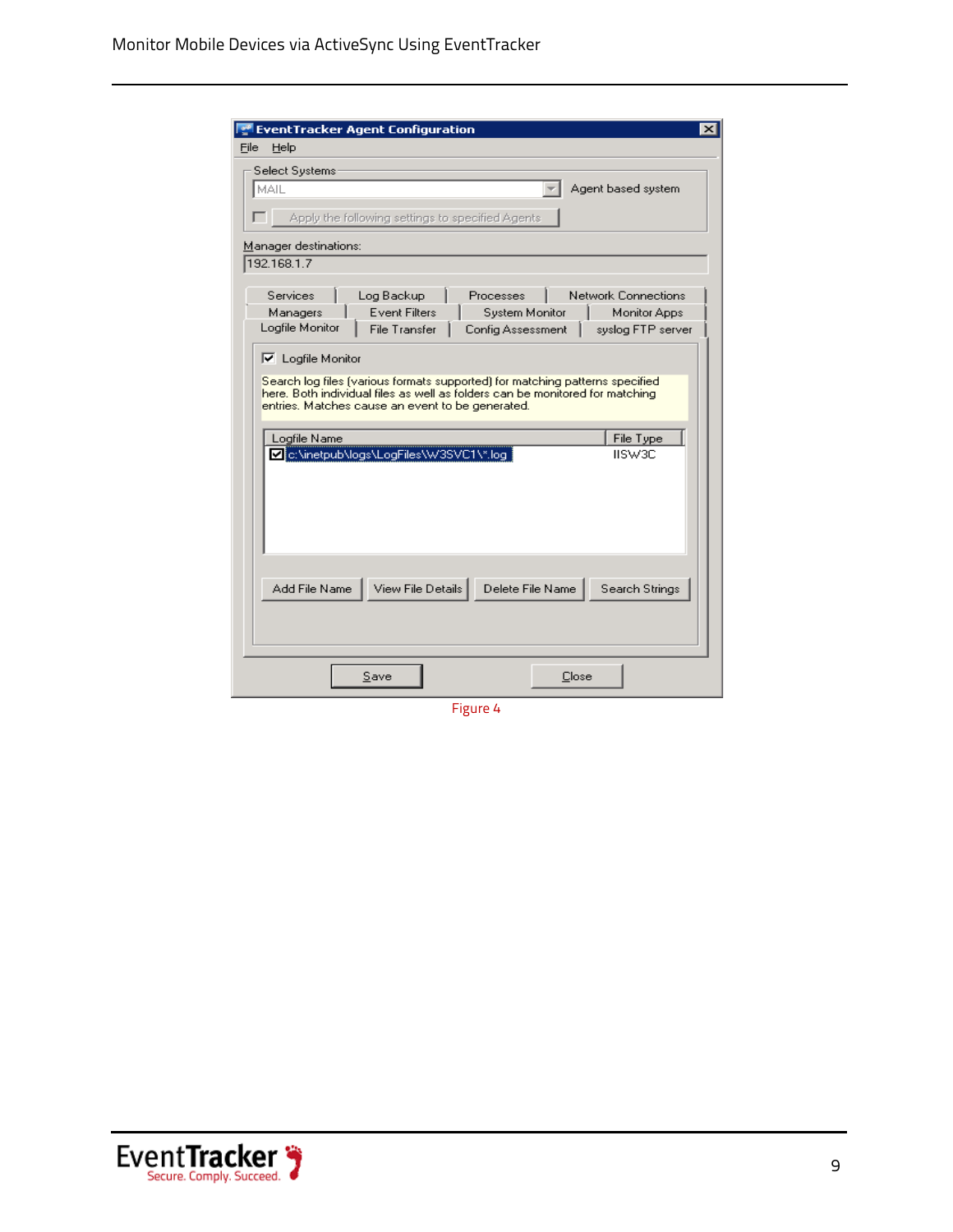### <span id="page-10-0"></span>Monitor Exchange ActiveSync Server Uptime Status

Exchange ActiveSync server Uptime status can be monitored using the StatusTracker component available in EventTracker. Following are the components, which should be configured in the Status Tracker module to monitor:

- **System availability**: Status Tracker alerts when Exchange ActiveSync server is not reachable or down
- **Ports monitoring**: Status Tracker alerts when Exchange ActiveSync ports are not available or down
- **EventTracker**: **StatusTracker resource down**: This predefined alert, and category enables you to get alerted and reports generated for resource downtime status when Exchange ActiveSync server system or exchange services ports are down

### <span id="page-10-1"></span>Generate Exchange ActiveSync Reports

Once IIS logging has been enabled on the Exchange server running the Client Access role and the EventTracker agent is configured to read IIS logs, Exchange ActiveSync reports can be generated in EventTracker.

The following Knowledge Packs are available in EventTracker v7 to support ActiveSync monitoring:

- **Exchange ActiveSync User Statistics Report**: This report includes the total bytes that were sent and received and a count of each type of item sent and received. Item types include email messages, calendar items, contact items, and task items.
- **Exchange ActiveSync User Agent Report**: This report includes the total number of unique users, organized by a mobile phone Device ID
- **Exchange ActiveSync Server Usage Reports**: This report tells you the total number of synchronization requests processed and Total bytes sent and received by CAS server
- **Exchange ActiveSync Policy Compliance Reports**: This report provides information about the number of fully compliant, partially compliant, and noncompliant devices.
	- $\triangleright$  Fully compliant device is one that has accepted the Exchange ActiveSync policy and can implement all aspects of the policy.
	- $\triangleright$  Partially compliant device is one that has accepted the policy but has a mobile device operating system that is unable to enforce all aspects of the policy.

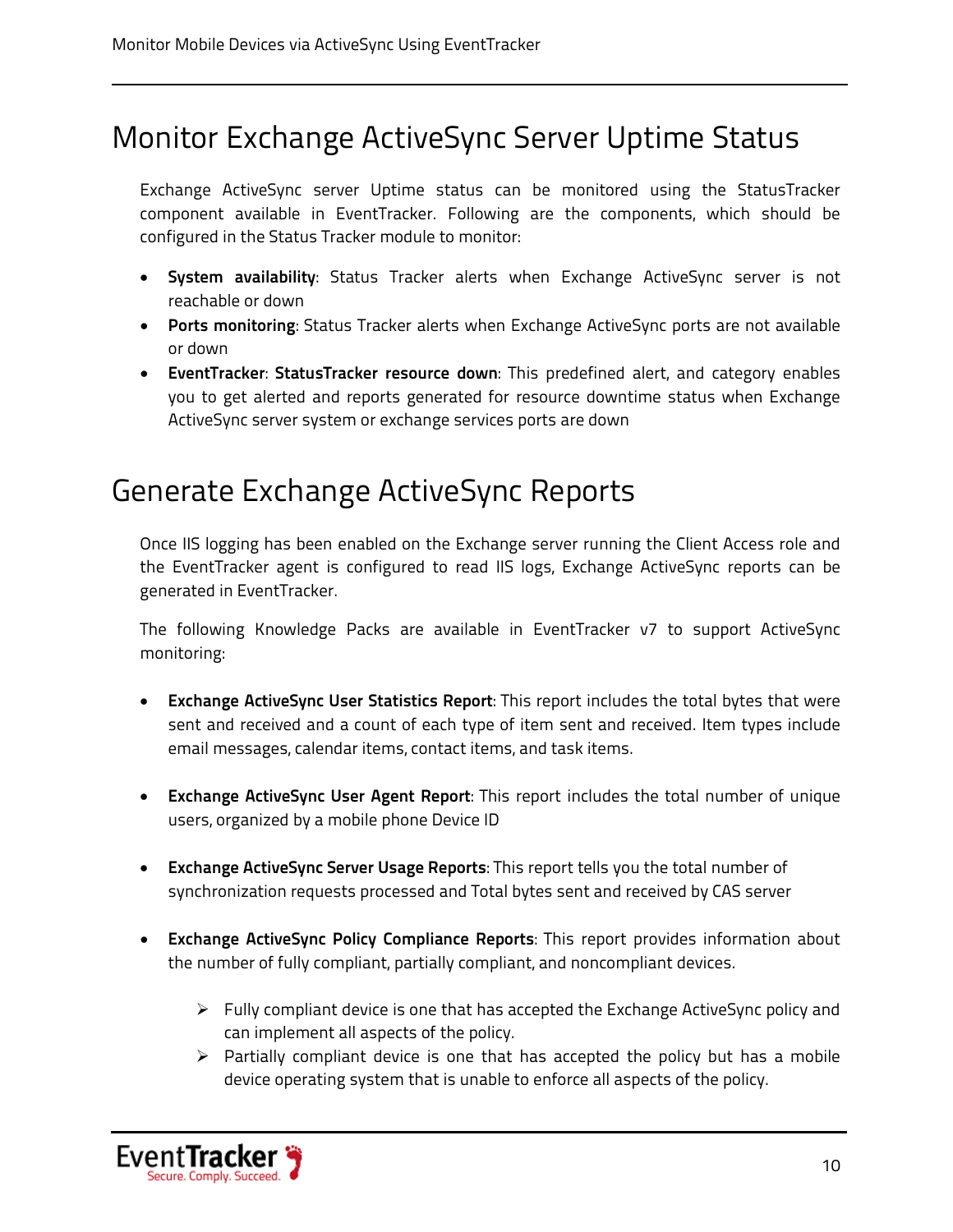- $\triangleright$  Noncompliant device is either unable to accept the policy or has rejected the policy.
- **Monitoring Real-time Exchange ActiveSync User's Behavior**: EventTracker has built in behavior rule for monitoring ActiveSync mobile users. This keeps track of mobile device syncing mailboxes with Exchange ActiveSync and displays respective users.

This rule allows administrators to receive alerts when any new mobile device has initiated synchronization with ActiveSync server. It performs correlation for the synchronization of events and alerts if behavior changes are detected as out of ordinary activity.



Figure 5

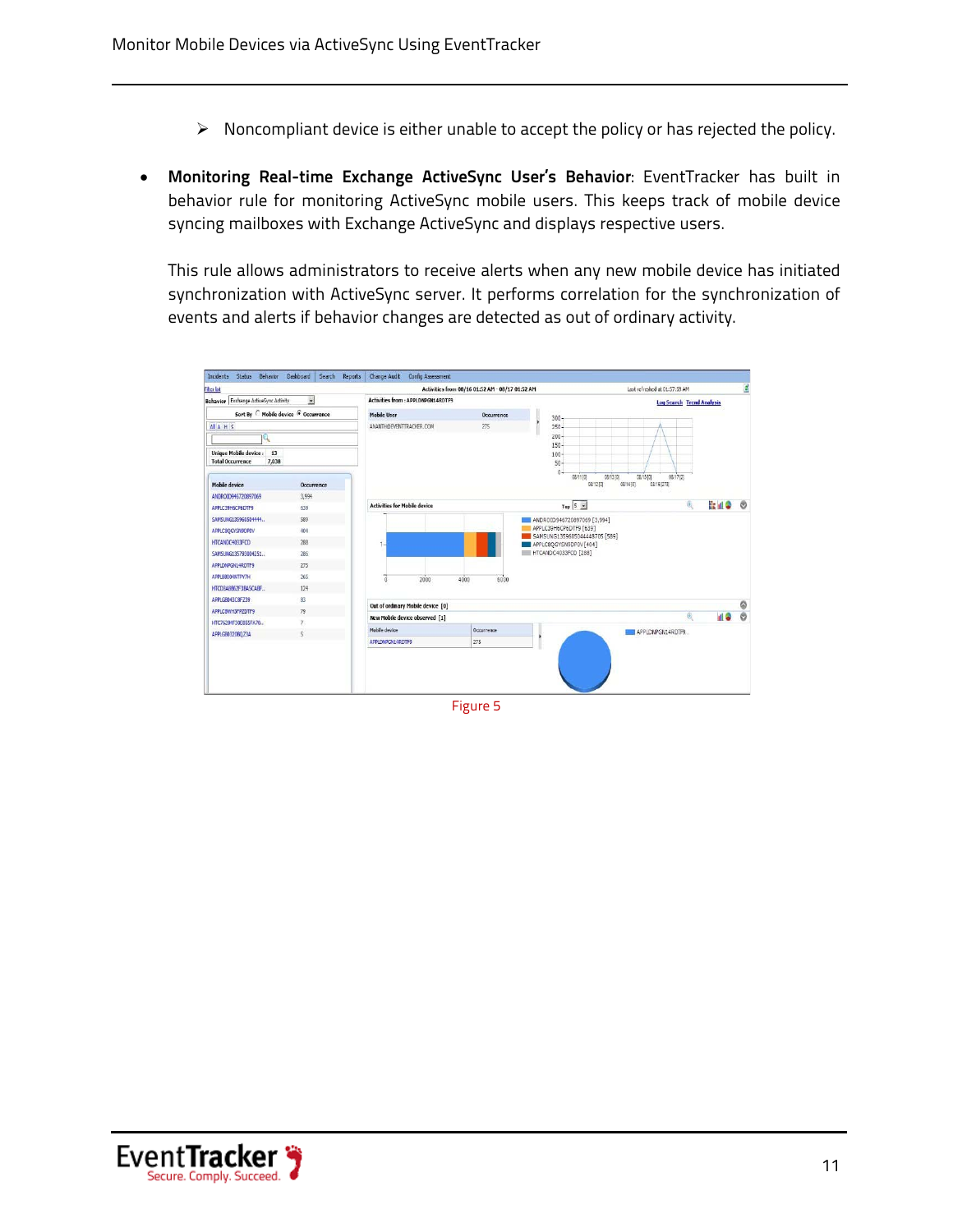## <span id="page-12-0"></span>Generate Exchange ActiveSync Administrative Reports

When administrators have enabled Exchange ActiveSync role on client access server, it is important to monitor any configuration changes or policy changes done by administrators or users have initiated a remote wipe to clear all data from a lost or stolen mobile phone.

Using the Search-AdminAuditLog cmdlet Exchange, organization configuration Change Audit log can be exported to CSV or HTML. It can be transferred via FTP to EventTracker for offline processing and Report generation.

- 1. Create a powershell script using Search-AdminAuditLog cmdlet for generating daily exchange server configuration change report:
	- a. Create a folder (for example <u><systemroot>\scripts</u> )
	- b. Save attached .ps1 and .bat files in the Attachment section of this document to <u><systemroot>\scripts</u>
- 2. Schedule ExchangeAdminAuditReports.bat in windows task scheduler to run once daily
- 3. Configure EventTracker Agent File Transfer to transfer HTML report to EventTracker Manager

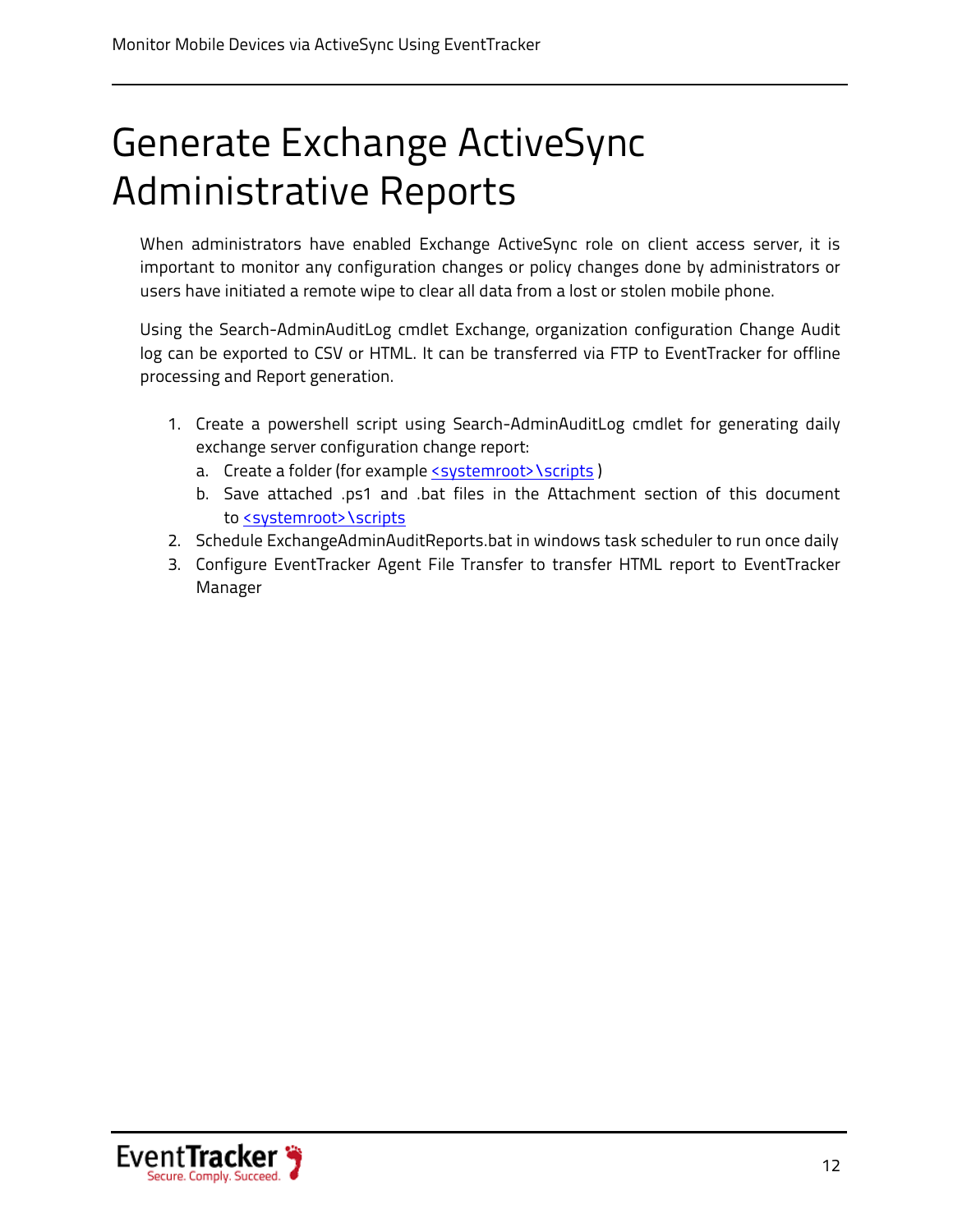| <b>EventTracker Agent Configuration</b><br>×                                                                                                                                                                                                                                                                   |
|----------------------------------------------------------------------------------------------------------------------------------------------------------------------------------------------------------------------------------------------------------------------------------------------------------------|
| Help<br>File                                                                                                                                                                                                                                                                                                   |
| Select Systems                                                                                                                                                                                                                                                                                                 |
| Agent based system<br>MAIL                                                                                                                                                                                                                                                                                     |
| Apply the following settings to specified Agents                                                                                                                                                                                                                                                               |
| Manager destinations:                                                                                                                                                                                                                                                                                          |
| 192.168.1.7                                                                                                                                                                                                                                                                                                    |
| Services<br>Log Backup<br>Network Connections<br>Processes<br><b>Event Filters</b><br>System Monitor<br>Monitor Apps<br>Managers<br><b>File Transfer</b><br>Logfile Monitor<br>Config Assessment<br>syslog FTP server                                                                                          |
| This feature allows file transfer of selected Windows and application log files at<br>scheduled times. Windows logs that are filtered out by the real-time settings are<br>translated and cached for transfer (further filtering is available). Application log<br>files placed in the folder are transferred. |
| Encrypted<br>Manager<br>Add<br>192.168.1.7<br>Yes                                                                                                                                                                                                                                                              |
| Edit                                                                                                                                                                                                                                                                                                           |
|                                                                                                                                                                                                                                                                                                                |
| Remove                                                                                                                                                                                                                                                                                                         |
| $\blacktriangleright$ Send Windows events via File Transfer<br>Filters<br>Note: Filter settings apply                                                                                                                                                                                                          |
| $\Box$<br>Send other log files   H:\ExchangeAdminAuditReport                                                                                                                                                                                                                                                   |
| All files placed in this folder will be transferred to the configured manager(s).                                                                                                                                                                                                                              |
| Purge Transferred Files:<br>Frequency<br><b>Advanced</b><br>C Every:<br>l hour<br>After: 1<br>▼∣dav<br>3:53:02 AM<br>$\bigcirc$ Daily at:                                                                                                                                                                      |
| Send Now<br>Set 0 to disable purging                                                                                                                                                                                                                                                                           |
| Close<br>Save                                                                                                                                                                                                                                                                                                  |

Figure 6

- 4. Launch **EventTracker Agent** configuration console on Exchange server. Select **File Transfer** tab.
- 5. Select **Send other log files** to enable file transfer, and then select HTML report file path.
- 6. Click **Save** and then click **Close** Agent Configuration console.

Once report file is transferred it will be available in …\Prism Microsystems\EventTracker\DLA\ SystemName folder on EventTracker Manager System

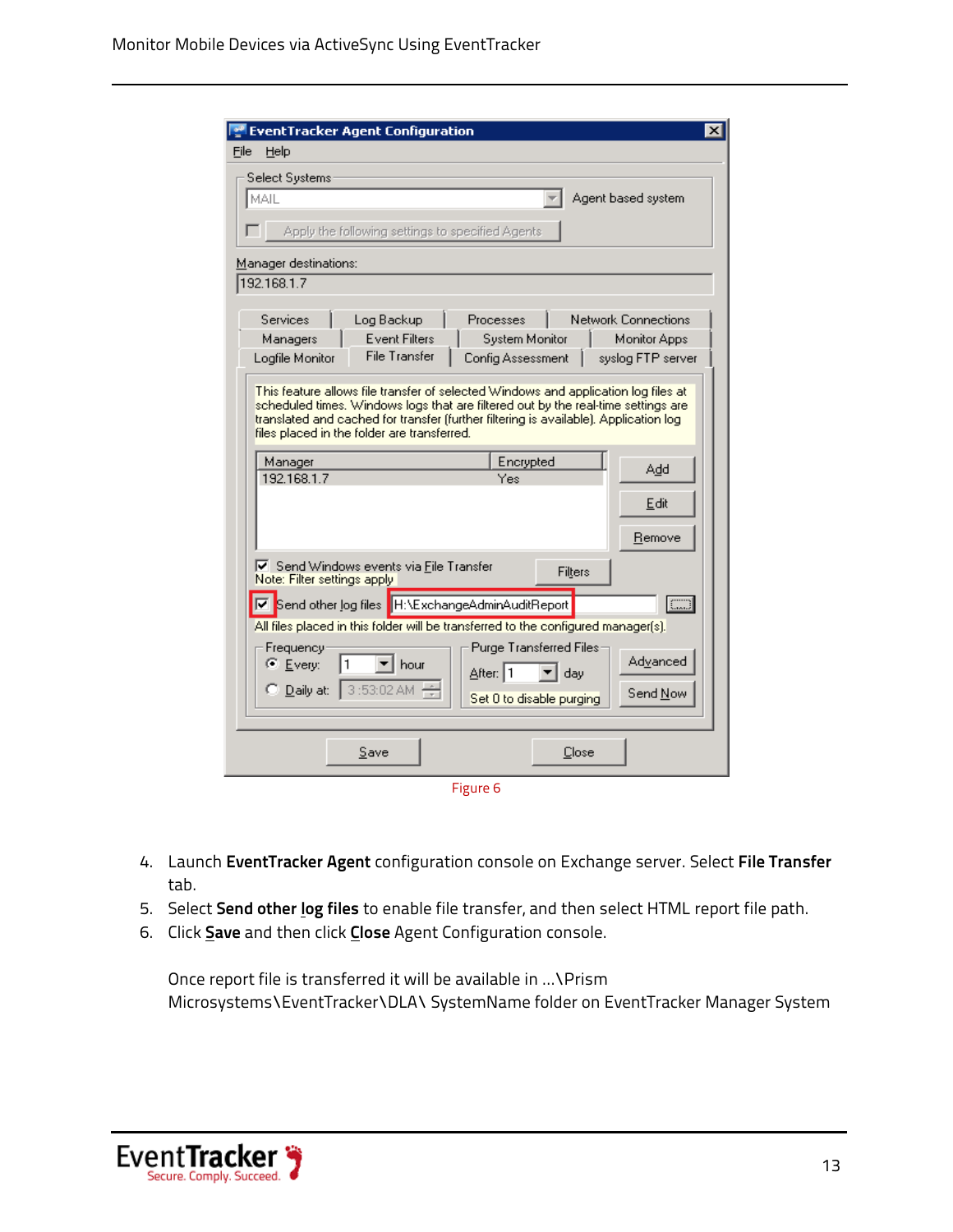### <span id="page-14-0"></span>Configure DLA-Extension in EventTracker Manager to process report files transferred from file

- 1. Log on to **EventTracker.** Type valid user credentials and then click **Login.**
- 2. Click the **Admin** drop-down, and then click **Manager.**

| <b>PRISM</b>                                 |                                                         |                          |               |                                 |                                        | <b>B</b> Hi Karen Smith                               |      |                                                   | Admin<br><b>News</b> | $\overline{\nabla}$ | <b>Tools</b>      | Help      |
|----------------------------------------------|---------------------------------------------------------|--------------------------|---------------|---------------------------------|----------------------------------------|-------------------------------------------------------|------|---------------------------------------------------|----------------------|---------------------|-------------------|-----------|
| <b>Incidents</b><br><b>Status</b>            | <b>Behavior</b><br><b>Dashboard</b>                     | <b>Netflow</b>           | <b>Search</b> | <b>Reports</b>                  | <b>My EventTracker</b>                 | <b>Change Audit</b>                                   | Cont | Alerts                                            |                      |                     |                   |           |
|                                              |                                                         |                          |               |                                 |                                        |                                                       |      | <b>Behavior Rules</b><br><b>Behavior Settings</b> |                      |                     |                   |           |
| <b>Group ALL</b><br>$\overline{\phantom{0}}$ | Top 5<br>$\overline{\phantom{a}}$<br>Last 1 Dav         | $\overline{\phantom{a}}$ |               | Refresh every: 5                | $\blacksquare$ mins                    | Acknowledged                                          |      | Category                                          |                      |                     | 自由のの              |           |
|                                              | <b>SPIDER</b>                                           |                          |               |                                 |                                        | <b>MCLOON</b>                                         |      | <b>Event Filters</b>                              |                      |                     |                   |           |
|                                              |                                                         |                          |               |                                 |                                        |                                                       |      | Eventvault                                        |                      |                     |                   |           |
|                                              |                                                         |                          |               |                                 |                                        |                                                       |      | IP Lookup Configuration                           |                      |                     |                   |           |
|                                              |                                                         |                          |               |                                 |                                        |                                                       |      | Log Book Config                                   |                      |                     |                   |           |
|                                              | Administrative logon success [8] Nedia insert alert [3] |                          |               |                                 | Software uninstalled from a system [1] | Detected software has been installed on this sy       |      | Manager                                           |                      |                     |                   |           |
|                                              |                                                         |                          |               |                                 |                                        | EventTracker: Configuration Assessment attem          |      | <b>Parsing Rules</b>                              |                      |                     |                   |           |
| Administrative Ionon failure [2]             |                                                         |                          |               |                                 |                                        |                                                       |      |                                                   |                      |                     |                   | ٠         |
| Ñ                                            |                                                         |                          |               |                                 |                                        |                                                       |      | <b>Report Settings</b>                            |                      |                     |                   |           |
| <b>Latest Incidents</b>                      |                                                         |                          |               |                                 |                                        |                                                       |      | <b>RSS</b>                                        |                      |                     |                   |           |
| Sort By Risk $\overline{\phantom{a}}$        | <b>Latest 20</b>                                        | Page: 1                  |               | of $1$ co $\blacktriangleright$ |                                        | <b>Show All</b>                                       |      | Systems                                           |                      | Bearch              |                   | $\bullet$ |
| Date/Time                                    | <b>Incident No</b>                                      | <b>Risk</b>              | Event<br>Id   | System                          | <b>Incident Name</b>                   |                                                       |      | <b>Users</b><br>Weights                           |                      | ck Notes            |                   | ۸         |
| 田 02:25:30 PM Wed 03/06                      | 画<br>201303010019                                       | Low                      | 4624          | <b>SPIDER</b>                   |                                        | Administrative logon success                          |      | <b>Windows Agent Config</b>                       |                      |                     | P<br>ſ۰           |           |
| 02:18:35 PM Wed 03/06<br>$\overline{+}$      | Ì<br>201303010018                                       | Low                      | 2047          | <b>MCLOON</b>                   |                                        | EventTracker: Configuration Assessment attempt failed |      |                                                   | <b>N/A</b>           |                     | И<br>$\leftarrow$ |           |
| 02:18:19 PM Wed 03/06<br>$\overline{+}$      | 画<br>201303010017                                       | Low                      | 3502          | <b>MCLOON</b>                   | processing failed                      | EventTracker: Configuration assessment request        |      |                                                   | <b>SYSTEM</b>        |                     | $\bigcap$         |           |
| 02:08:22 PM Wed 03/06<br>$\mathbf{F}$        | 御<br>201303010016                                       | Low                      | 4624          | <b>SPIDER</b>                   |                                        | Administrative logon success                          |      |                                                   | <b>N/A</b>           |                     | $\bigcap$         |           |
| Fili 01:09:22 PM Wed 03/06                   | 画<br>201303010015                                       | Low                      | 4624          | <b>SPIDER</b>                   |                                        | Administrative logon success                          |      |                                                   | <b>N/A</b>           |                     | $\bigcap$         |           |



- 3. Click **Direct Log Archive/Netflow Receiver tab.**
- 4. Select **Direct log file archiving from external sources** option, and then select VCP port from **Associated virtual collection point** drop-down.

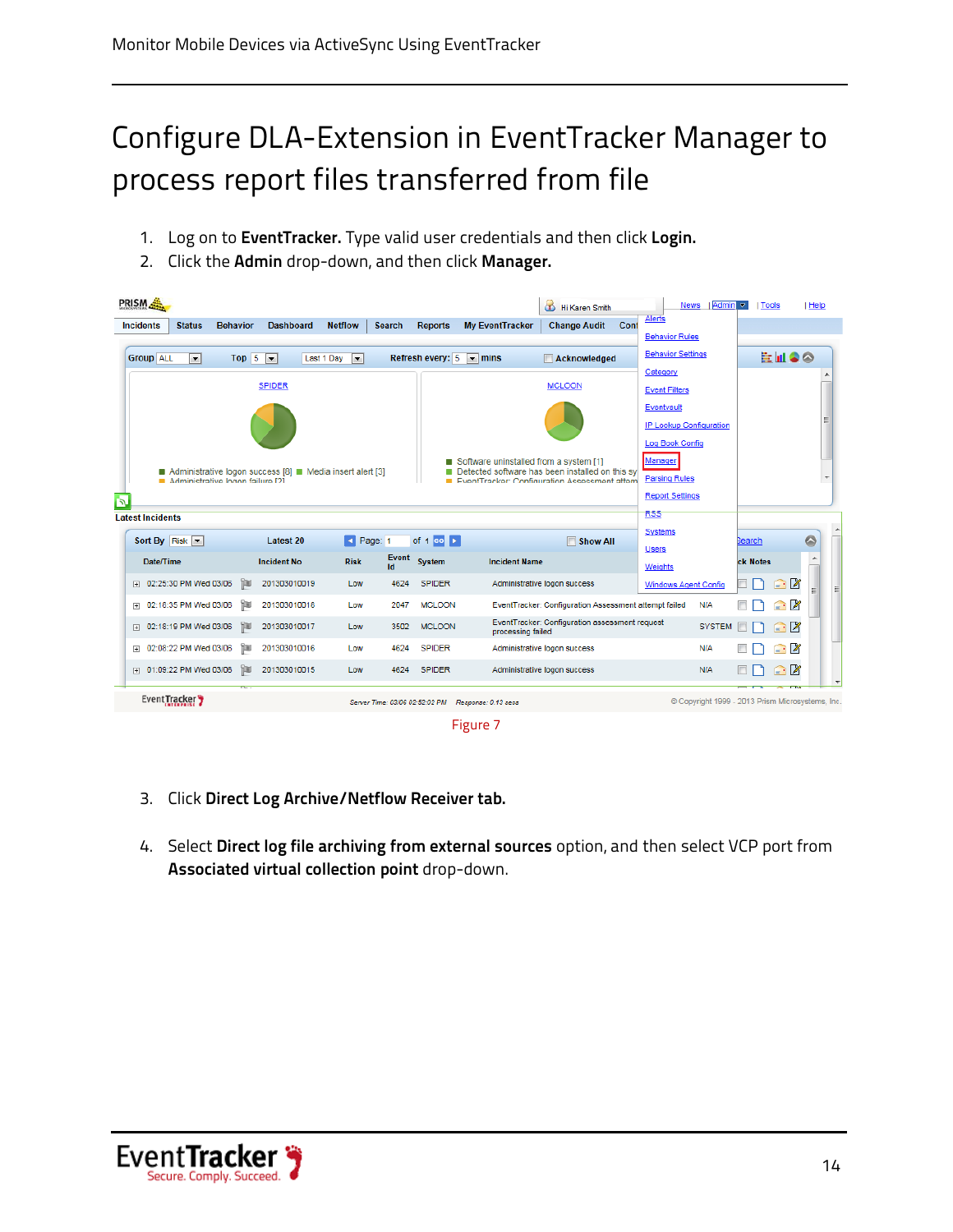| <b>Manager Configuration</b>                       |                           |                                                                                          |                           |                       |                                           |                      |                                                  |                          |
|----------------------------------------------------|---------------------------|------------------------------------------------------------------------------------------|---------------------------|-----------------------|-------------------------------------------|----------------------|--------------------------------------------------|--------------------------|
| Configuration<br>syslog / Virtual Collection Point |                           | Direct Log Archiver / Netflow Receiver                                                   |                           | <b>Agent Settings</b> | E-mail Configuration                      | <b>StatusTracker</b> |                                                  |                          |
| Direct log file archiving from external sources    |                           |                                                                                          | Purge files after 0       | days                  | Associated virtual collection point 14505 |                      | $\blacksquare$                                   |                          |
| <b>Log File Folder</b>                             | <b>Configuration Name</b> |                                                                                          | <b>Log File Extension</b> |                       | <b>Field Separator</b>                    |                      | <b>Log Type</b>                                  |                          |
|                                                    |                           |                                                                                          |                           |                       |                                           |                      |                                                  |                          |
|                                                    |                           |                                                                                          |                           |                       |                                           |                      |                                                  |                          |
|                                                    |                           |                                                                                          |                           |                       |                                           |                      |                                                  |                          |
|                                                    |                           |                                                                                          |                           |                       |                                           |                      |                                                  |                          |
|                                                    |                           |                                                                                          |                           |                       |                                           |                      | Edit<br>Add                                      | Remove                   |
|                                                    |                           |                                                                                          |                           |                       |                                           |                      |                                                  |                          |
| Enable netflow receiver                            |                           | Netflow data storage folder C:\Program Files\Prism Microsystems\EventTracker\DLA\Netflow |                           |                       | Browse                                    |                      |                                                  |                          |
| <b>Port Number</b>                                 | <b>Drop Rate</b>          |                                                                                          | <b>Decode Packet</b>      |                       | <b>Record Binary</b>                      |                      |                                                  | $\blacktriangle$         |
| 9991                                               | $\mathbf 0$               |                                                                                          | Yes                       |                       | <b>No</b>                                 |                      |                                                  |                          |
| 9992                                               | $\circ$                   |                                                                                          | Yes                       |                       | <b>No</b>                                 |                      |                                                  | $\overline{\phantom{0}}$ |
|                                                    |                           |                                                                                          |                           |                       |                                           |                      |                                                  |                          |
|                                                    |                           |                                                                                          |                           |                       |                                           |                      |                                                  |                          |
|                                                    |                           |                                                                                          |                           |                       |                                           |                      | Edit                                             |                          |
|                                                    |                           |                                                                                          |                           |                       |                                           |                      |                                                  |                          |
|                                                    |                           |                                                                                          |                           |                       |                                           |                      | Save                                             | Cancel                   |
| Event Tracker                                      |                           | Server Time: 03/06 02:54:42 PM Response: 0.41 secs                                       |                           |                       |                                           |                      | © Copyright 1999 - 2013 Prism Microsystems, Inc. | Remove                   |

5. Select **Add**.

**Direct Archiver Configuration** window displays.

| <b>Direct Archiver Configuration</b> |                                                  |                               | Χ÷<br>4Þ            |  |
|--------------------------------------|--------------------------------------------------|-------------------------------|---------------------|--|
|                                      | Add new section in direct archiver configuration |                               |                     |  |
| <b>Type</b>                          | <b>DLA-Extension</b>                             | ۰.                            |                     |  |
|                                      |                                                  |                               |                     |  |
| Configuration<br>Name                | Exchange Audit Report                            |                               |                     |  |
| <b>File's Folder</b>                 |                                                  | 业<br>$\overline{\phantom{a}}$ | Browse              |  |
|                                      |                                                  |                               | Configure<br>Cancel |  |
|                                      |                                                  | Figure 9                      |                     |  |

- 6. Select **Type** drop-down, and then select **DLA-Extension.**
- 7. Type **Configuration Name** as ExchangeAuditReport.
- 8. Click **Browse** and select path of audit report file and click **Configure.**

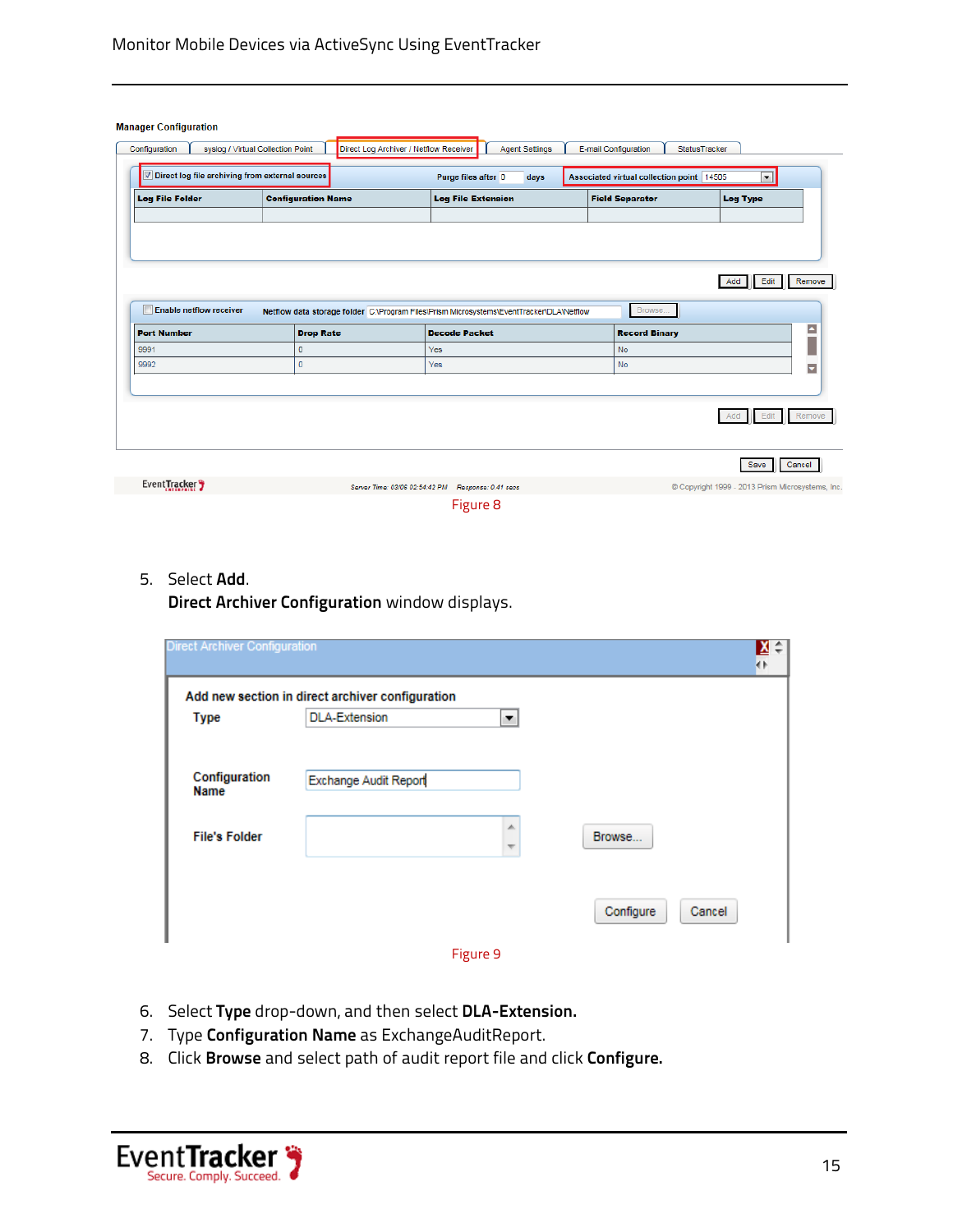| <b>File Types</b> | <b>Action</b>                                                                                        | <b>Destination</b> | <b>E-mail Option</b>    |
|-------------------|------------------------------------------------------------------------------------------------------|--------------------|-------------------------|
| *.html            | Move to reports                                                                                      | Operations         |                         |
|                   |                                                                                                      |                    |                         |
|                   |                                                                                                      |                    |                         |
|                   |                                                                                                      |                    |                         |
|                   |                                                                                                      |                    | Delete                  |
|                   |                                                                                                      | Action:            | $\overline{\mathbf{r}}$ |
| File              |                                                                                                      |                    |                         |
| Pattern:          | Note: You can enter multiple file patterns<br>separated by a comma.<br>Example: *.pdf, auditrep*.xls |                    |                         |
|                   |                                                                                                      |                    | Add                     |

- 9. Type **\*.html** in **File Pattern** text box
- 10. In **Action** dropdown, select **Move to Reports**.(This can be customized accordingly)
- 11. In **Report Destination** dropdown, select **Operation**.(This can be customized accordingly)
- 12. Select **Send E-mail** to receive the report in respective mailbox.
- 13. Type a valid sender e-mail address in the **E-mail Id** field, and a brief description in subject field
- 14. Select **Send as attachment** option to receive reports in attached format or select **Send only notification** option to receive notification.

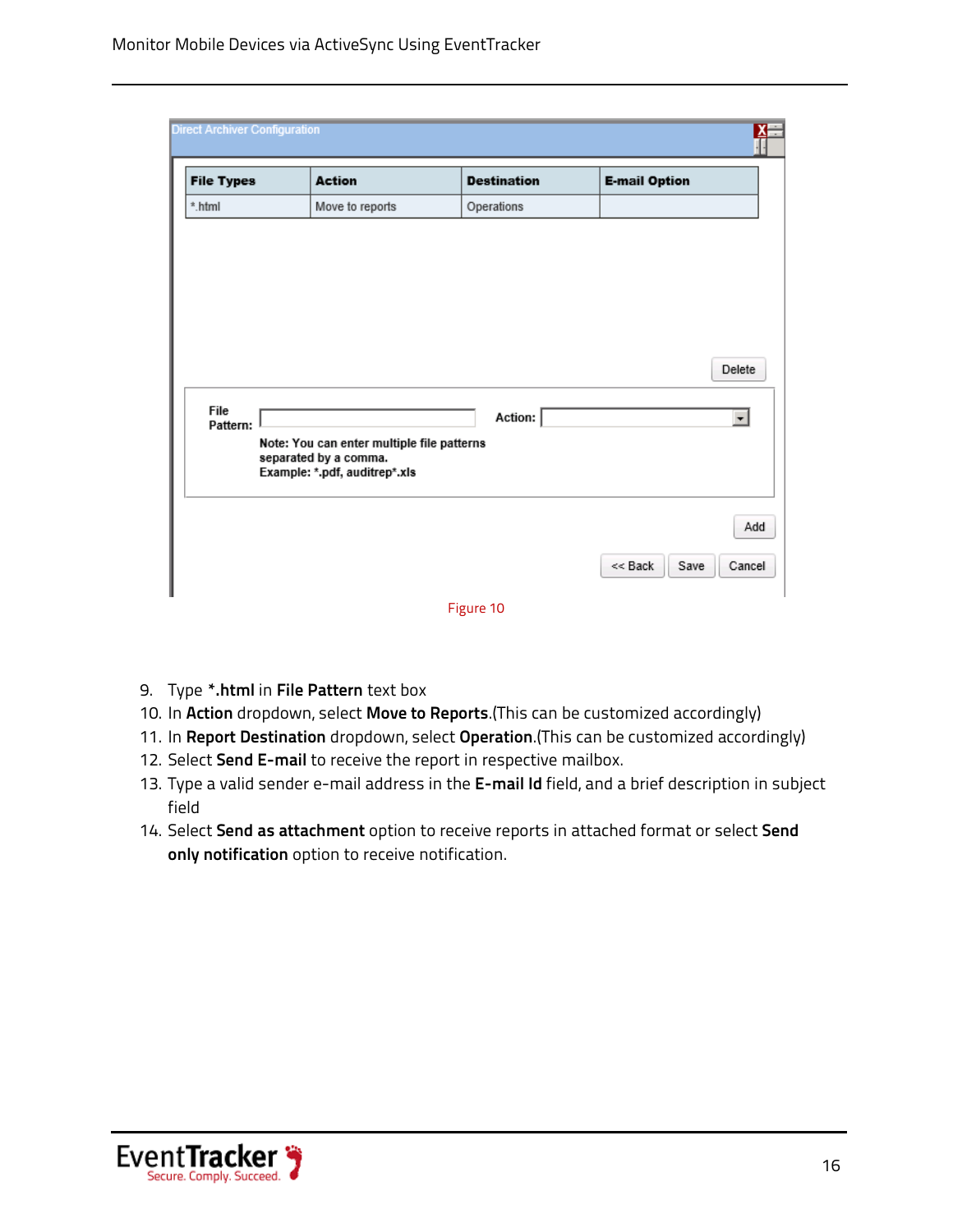| Delete<br>File<br>Action: Move to reports<br>".html<br>$\overline{ }$<br>Pattern:<br>Note: You can enter multiple file<br>patterns separated by a comma.<br>Example: *.pdf, auditrep*.xls<br>Report<br>Process all the sub folders<br>Operations $\blacktriangleright$<br>destination:<br>$\Box$ Send E-mail<br>E-mail Id:<br>Subject:<br>$\degree$ Send as attachment $\degree$ Send only notification | <b>File Types</b> | <b>Action</b> | <b>Destination</b> | <b>E-mail Option</b> |                       |
|---------------------------------------------------------------------------------------------------------------------------------------------------------------------------------------------------------------------------------------------------------------------------------------------------------------------------------------------------------------------------------------------------------|-------------------|---------------|--------------------|----------------------|-----------------------|
|                                                                                                                                                                                                                                                                                                                                                                                                         |                   |               |                    |                      |                       |
|                                                                                                                                                                                                                                                                                                                                                                                                         |                   |               |                    |                      |                       |
|                                                                                                                                                                                                                                                                                                                                                                                                         |                   |               |                    |                      |                       |
|                                                                                                                                                                                                                                                                                                                                                                                                         |                   |               |                    |                      |                       |
|                                                                                                                                                                                                                                                                                                                                                                                                         |                   |               |                    |                      |                       |
|                                                                                                                                                                                                                                                                                                                                                                                                         |                   |               |                    |                      |                       |
|                                                                                                                                                                                                                                                                                                                                                                                                         |                   |               |                    |                      |                       |
|                                                                                                                                                                                                                                                                                                                                                                                                         |                   |               |                    |                      |                       |
|                                                                                                                                                                                                                                                                                                                                                                                                         |                   |               |                    |                      |                       |
|                                                                                                                                                                                                                                                                                                                                                                                                         |                   |               |                    |                      |                       |
|                                                                                                                                                                                                                                                                                                                                                                                                         |                   |               |                    |                      |                       |
|                                                                                                                                                                                                                                                                                                                                                                                                         |                   |               |                    |                      |                       |
|                                                                                                                                                                                                                                                                                                                                                                                                         |                   |               |                    |                      |                       |
|                                                                                                                                                                                                                                                                                                                                                                                                         |                   |               |                    |                      |                       |
|                                                                                                                                                                                                                                                                                                                                                                                                         |                   |               |                    |                      |                       |
|                                                                                                                                                                                                                                                                                                                                                                                                         |                   |               |                    | $<<$ Back            | Add<br>Save<br>Cancel |

Figure 11

15. Click **Add**, and then click **Save**.

#### **Manager Configuration**

| <b>Log File Folder</b>             |                                                           |                                                                                          | <b>Configuration Name</b>    |                      | <b>Log File Extension</b> | <b>Field Separator</b> | <b>Log Type</b> |
|------------------------------------|-----------------------------------------------------------|------------------------------------------------------------------------------------------|------------------------------|----------------------|---------------------------|------------------------|-----------------|
|                                    | C:\Program Files\Prism Microsystems\EventTracker\DLA\Mail |                                                                                          | <b>Exchange Audit Report</b> | <b>DLA-Extension</b> |                           |                        |                 |
|                                    |                                                           |                                                                                          |                              |                      |                           | Add                    | Edit<br>Remove  |
| <b>Z</b> Enable netflow receiver   |                                                           | Netflow data storage folder C:\Program Files\Prism Microsystems\EventTracker\DLA\Netflow |                              |                      |                           | Browse                 |                 |
|                                    | <b>Drop Rate</b>                                          |                                                                                          | <b>Decode Packet</b>         |                      | <b>Record Binary</b>      |                        |                 |
|                                    | $\mathbf 0$                                               |                                                                                          | Yes                          |                      | No                        |                        |                 |
| <b>Port Number</b><br>9991<br>9992 | $\mathbf 0$                                               |                                                                                          | Yes                          |                      | No                        |                        |                 |
|                                    |                                                           |                                                                                          |                              |                      |                           | Add                    | Remove<br>Edit  |
| Event Tracker 7                    |                                                           |                                                                                          |                              |                      |                           |                        | Cancel<br>Save  |

Figure 12

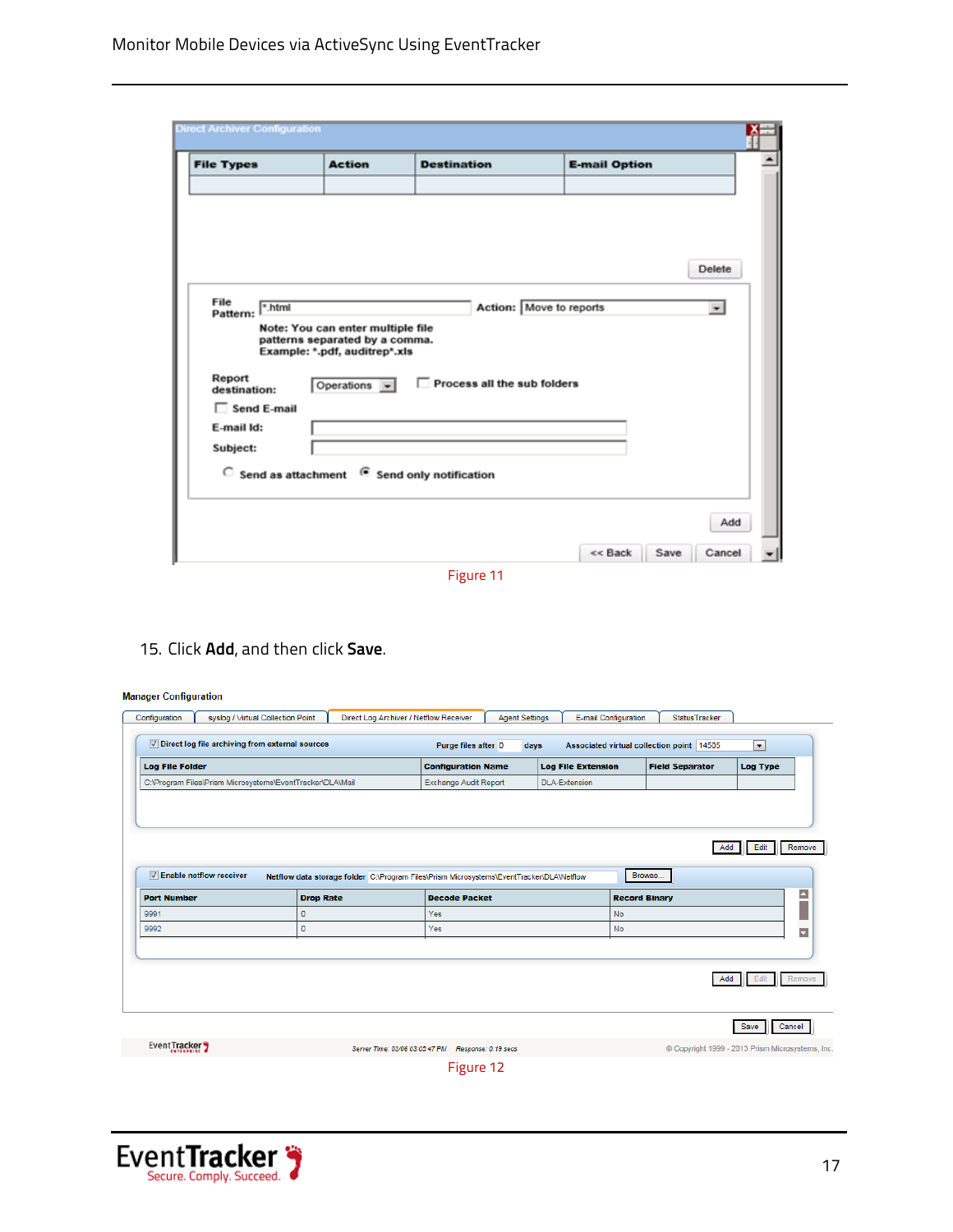16. Click **Save**.

Once Reports are imported to EventTracker, it will be displayed in Operation dashboard. In addition, an E-mail will be send to the configured email address.

|                                                                 | EventTracker :: Operation Reports - Windows Internet Explorer |                                                     |                             |                                                                                                                                |                                       |                                                          |               |                 | $ F$ $x$                           |
|-----------------------------------------------------------------|---------------------------------------------------------------|-----------------------------------------------------|-----------------------------|--------------------------------------------------------------------------------------------------------------------------------|---------------------------------------|----------------------------------------------------------|---------------|-----------------|------------------------------------|
| $\left( \begin{matrix} \bullet \\ \bullet \end{matrix} \right)$ | $\bullet$                                                     |                                                     |                             | https://copper.prismusa.com/EventTracker/Reports/EvtMenu.aspx?SubPage=38_modId= $\rho$   8 4 X G EventTracker :: Operation R x |                                       |                                                          |               |                 | 命☆發                                |
|                                                                 | <b>Status</b><br>Behavior<br>Incidents                        | Dashboard<br><b>Netflow</b>                         | Search<br><b>Reports</b>    | <b>My EventTracker</b>                                                                                                         | <b>Change Audit Config Assessment</b> |                                                          |               |                 |                                    |
|                                                                 | Operations<br>Alphabetical<br>Security                        | Compliance                                          | Flex reports                |                                                                                                                                |                                       |                                                          |               |                 |                                    |
|                                                                 |                                                               |                                                     |                             |                                                                                                                                |                                       |                                                          | $\bullet$     | Status Show All | $\blacktriangle$<br>$\overline{ }$ |
|                                                                 | <b>Report Tree</b>                                            | <b>Q</b> Success Failed No data X Cancelled         |                             |                                                                                                                                |                                       | Display Summary<br>Duration Last 1 Day<br>$\overline{ }$ |               |                 |                                    |
| Report Tree                                                     | Operations                                                    | Title                                               |                             | <b>Type</b>                                                                                                                    | <b>Generated on</b>                   | Size(kb)                                                 | <b>Status</b> | Delete          |                                    |
|                                                                 | *All error events                                             | ExchangeAdminAuditreport.html                       |                             | <b>DLA Reports</b>                                                                                                             | 3/6/2013 5:07:45 AM                   | 3                                                        | ×             | $\Box$          |                                    |
|                                                                 | All information events                                        | ExchangeDatabaseOperation.html                      |                             | <b>DLA Reports</b>                                                                                                             | 3/6/2013 5:07:45 AM                   | $\overline{\mathbf{3}}$                                  | ø             | п               |                                    |
|                                                                 | *All warning events                                           | <b>ExchangeMailboxOperation.html</b>                |                             | <b>DLA Reports</b>                                                                                                             | 3/6/2013 5:07:45 AM                   | 3                                                        | ø             | г               |                                    |
|                                                                 | *Security: All security events                                | <b>V7DEMO User logon</b>                            |                             | Detail                                                                                                                         | 3/6/2013 5:00:05 AM                   | $\mathbf 0$                                              | 傳             |                 |                                    |
|                                                                 | Alerts                                                        |                                                     |                             |                                                                                                                                |                                       |                                                          |               | п               |                                    |
|                                                                 | Antivirus<br>- 3                                              | <b>Init Logon PRISMUSA</b>                          |                             | <b>EventTracker Correlation Events</b>                                                                                         | 3/6/2013 4:00:19 AM                   | $\mathbf 0$                                              | 傳             |                 |                                    |
|                                                                 | <b>Audit Reports</b><br>$\blacksquare$                        | <b>Exchange ActiveSync User statistics report</b>   |                             | <b>Exchange ActiveSync Reports</b>                                                                                             | 3/6/2013 3:06:03 AM                   | 134                                                      | ø             | п               |                                    |
|                                                                 | Certificate Services<br>$+1$                                  | <b>Exchange ActiveSync User Agent Reports</b>       |                             | <b>Exchange ActiveSync Reports</b>                                                                                             | 3/6/2013 3:05:21 AM                   | 37                                                       | ø             | п               |                                    |
|                                                                 | $\blacksquare$<br>Change Audit                                | <b>Exchange ActiveSync Server usage Reports</b>     |                             | <b>Exchange ActiveSync Reports</b>                                                                                             | 3/6/2013 3:05:08 AM                   | 33                                                       | ø             | г               |                                    |
|                                                                 | Change Audit Report<br>$+1$                                   |                                                     |                             |                                                                                                                                |                                       |                                                          |               |                 |                                    |
|                                                                 | Cisco 3750 Switch<br>$\blacksquare$                           | <b>Exchange ActiveSync Policy Compliance Report</b> |                             | Exchange ActiveSync Reports                                                                                                    | 3/6/2013 3:05:00 AM                   | 36                                                       | M             | п               |                                    |
|                                                                 | $\blacksquare$<br>Cisco IOS                                   | <b>Disk Space Availability</b>                      |                             | <b>Disk Space Forecasting</b>                                                                                                  | 3/6/2013 1:00:02 AM                   | 35                                                       | ₩             | $\Box$          |                                    |
|                                                                 | $\blacksquare$<br>Cisco PIX                                   | <b>College</b>                                      | <b>College</b>              |                                                                                                                                |                                       |                                                          |               |                 |                                    |
|                                                                 | CISCO PIX<br>$\blacksquare$                                   | Report details                                      | <b>Exception details</b>    | select<br>$\bullet$ Go<br><b>Use configuration</b>                                                                             |                                       |                                                          |               |                 |                                    |
|                                                                 | $+12$<br>Dell OpenManage                                      |                                                     |                             |                                                                                                                                |                                       |                                                          |               |                 |                                    |
|                                                                 | Device Change                                                 | <b>Report title:</b><br>Type:                       | Schedule                    | Exchange ActiveSync User statistics report                                                                                     | <b>Description:</b><br>Frequency:     | Daily                                                    |               |                 |                                    |
|                                                                 |                                                               | <b>Start Time:</b>                                  | 3/6/2013 3:00:00 AM         |                                                                                                                                |                                       |                                                          |               |                 |                                    |
|                                                                 | Disk Maintenance<br>P. S<br>$\pm$                             | Added by:                                           | deepak                      |                                                                                                                                |                                       |                                                          |               |                 |                                    |
|                                                                 | Disk Space Forecasting<br>$+1$                                | Next run:                                           | 3/7/2013 3:00:00 AM         |                                                                                                                                | <b>Executed at:</b>                   | 3/6/2013 3:06:03 AM                                      |               |                 |                                    |
|                                                                 | $\pm$ 3<br>EventTracker                                       | Time taken:                                         | 00:00:37                    |                                                                                                                                | Publish option:                       | Deliver Via Email                                        |               |                 |                                    |
|                                                                 | Exchange 2007 Mailbox Acces<br>$\blacksquare$                 | Systems:                                            | MAIL.EVENTTRACKER.LOCAL-DLA |                                                                                                                                | Categories:                           | None                                                     |               |                 |                                    |
|                                                                 |                                                               | Chapter:                                            | <b>User Statistics</b>      |                                                                                                                                |                                       |                                                          |               |                 |                                    |
|                                                                 | Exchange ActiveSync Reports<br>$+$ $\rightarrow$              | <b>Export type:</b>                                 | Pdf                         |                                                                                                                                | Chart type:                           | None                                                     |               |                 |                                    |
|                                                                 | $\pm$ M FTP                                                   | Refine criteria:                                    |                             |                                                                                                                                |                                       |                                                          |               |                 |                                    |
|                                                                 | $\blacksquare$                                                | <b>Match for</b><br>$user(s)$ :                     | None                        |                                                                                                                                | <b>Match for</b><br>specific          | None                                                     |               |                 |                                    |
|                                                                 | <b>Actions</b>                                                |                                                     |                             |                                                                                                                                | information:                          |                                                          |               |                 |                                    |
|                                                                 | Dashboard                                                     | Filter criteria:                                    |                             |                                                                                                                                |                                       |                                                          |               |                 |                                    |
|                                                                 | Oueued / On Demand                                            |                                                     |                             |                                                                                                                                |                                       |                                                          |               |                 | $\overline{\phantom{a}}$           |

Figure 13

Sample report is shown below:

| <b>Exchange 2010 Administrator Audit Log Report</b> |                             |                  |                        |                                                                                                    |                                                                                                                                           |
|-----------------------------------------------------|-----------------------------|------------------|------------------------|----------------------------------------------------------------------------------------------------|-------------------------------------------------------------------------------------------------------------------------------------------|
| <b>Caller</b>                                       | <b>Run Date</b>             | Succeeded Cmdlet |                        | <b>Parameters</b>                                                                                  | <b>Object Modified</b>                                                                                                                    |
| <b>Crnils</b>                                       | 8/14/2012 12:35:55 PM True  |                  | Set-CASMailbox         | Identity : Pmilab.local/testusr1<br>ActiveSyncEnabled: False                                       | Pmilab.local/testusr1                                                                                                                     |
| cmils                                               | 8/10/2012 5:12:27 AM        | <b>True</b>      | Disable-Mailbox        | Identity : Pmilab.local/Jkaur                                                                      | Pmilab.local/Jkaur                                                                                                                        |
| Matt                                                | 8/9/2012 11:55:46 PM        | <b>True</b>      |                        |                                                                                                    | Remove-ActiveSyncDevice Identity: 9d003e33-ebfa-4a22-99d6-a681e8797b93 Pmilab.local/Matt/ExchangeActiveSyncDevices/iPhone§Appl79051K7FA4S |
| Matt                                                | 8/9/2012 11:53:40 PM        | <b>True</b>      | Clear-ActiveSvncDevice | Cancel: False<br>Identity: 9d003e33-ebfa-4a22-99d6-a681e8797b93                                    | Pmilab.local/Matt/ExchangeActiveSyncDevices/iPhone6Appl79051K7FA4S                                                                        |
|                                                     | Sushan 8/6/2012 12:25:17 AM | <b>True</b>      | Set-CASMailbox         | Identity: 3f5e7e1d-18de-48a8-878c-ef37b0e1d78d Pmilab.local/Sushan<br>ActiveSyncDebugLogging: True |                                                                                                                                           |

Figure 14